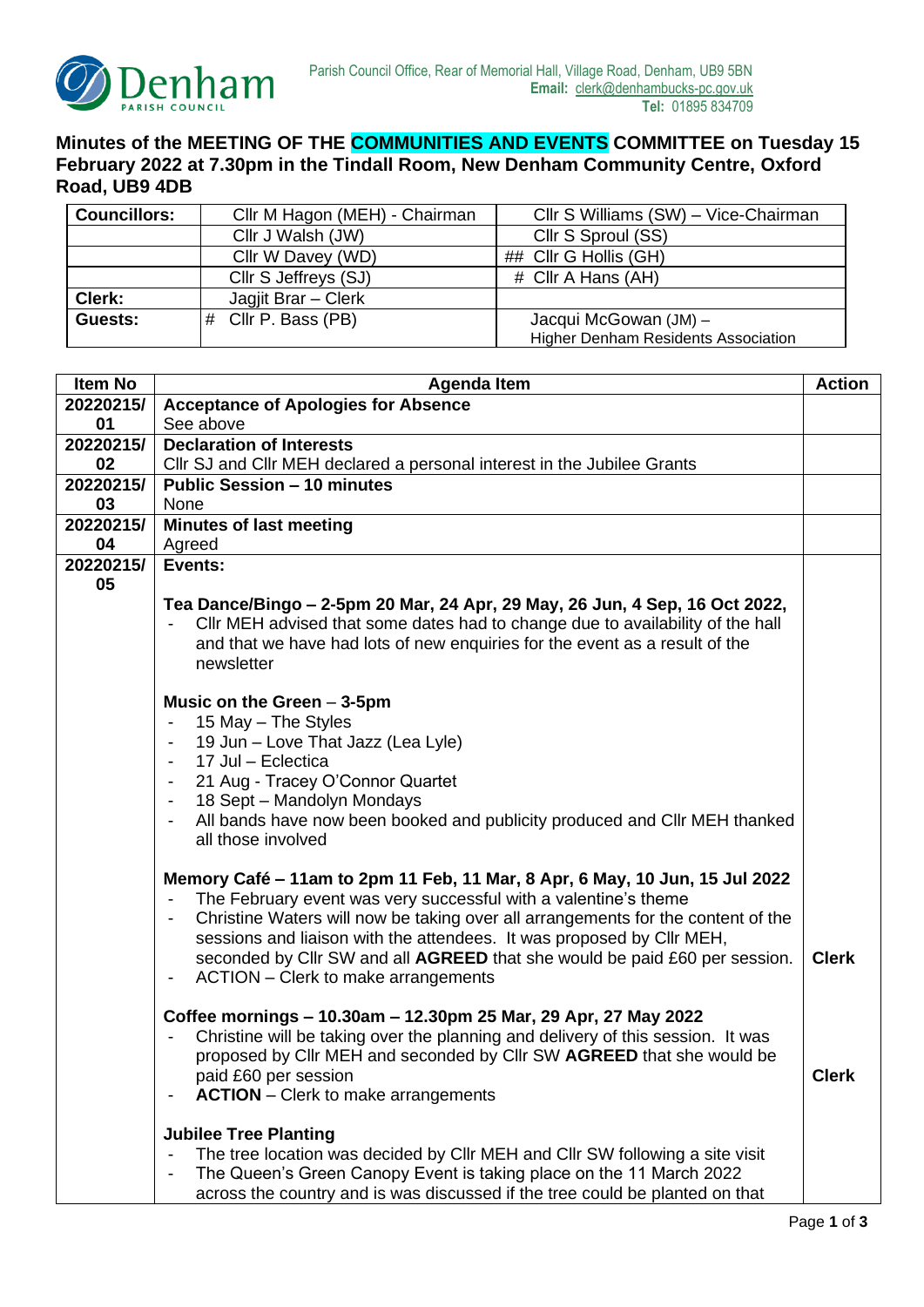|                 | day. The Clerk advised that the tree should be planted as soon as possible<br>and advised to hold a planting ceremony/ribbon cutting on the 11 March 2022<br>Cllr WD suggested and it was AGREED that the event take place on Saturday<br>$\overline{\phantom{a}}$<br>12 March 2022 to attract local people, Cllr SW agreed and advised that the<br>children from Martin Baker Youth football club could possibly be involved as<br>they train on Saturday. ACTION - Cllr to follow up with Martin Baker Youth<br><b>ACTION</b> – Clerk to advertise on In & Around<br><b>ACTION - Clerk to arrange planting and plaque</b><br><b>ACTION – CIIr MEH to create a flyer and request Joy Morrissey MP to cut the</b><br>ribbon, if unavailable to contact our Unitary Councillors.                                                                                                                                                                                                                                                                                                                                                                                                                                                                                           | <b>CIIr SW</b><br><b>Clerk</b><br><b>Clerk</b><br><b>CIIr MEH</b> |
|-----------------|---------------------------------------------------------------------------------------------------------------------------------------------------------------------------------------------------------------------------------------------------------------------------------------------------------------------------------------------------------------------------------------------------------------------------------------------------------------------------------------------------------------------------------------------------------------------------------------------------------------------------------------------------------------------------------------------------------------------------------------------------------------------------------------------------------------------------------------------------------------------------------------------------------------------------------------------------------------------------------------------------------------------------------------------------------------------------------------------------------------------------------------------------------------------------------------------------------------------------------------------------------------------------|-------------------------------------------------------------------|
| 20220215/<br>06 | Queens Jubilee 2-5 June 2022                                                                                                                                                                                                                                                                                                                                                                                                                                                                                                                                                                                                                                                                                                                                                                                                                                                                                                                                                                                                                                                                                                                                                                                                                                              |                                                                   |
|                 | 1. Big Jubilee Lunch - Sunday 5 June 2022<br>CIIr MEH advised that members of the committee had met as a working group<br>including JM and it was AGREED that sadly the Parish Council did not have the<br>necessary volunteers available to organise a large-scale event on Martinsfield<br>as discussed at the previous meeting.<br><b>ACTION</b> – Clerk to write to Martin Baker to ascertain if their donation towards<br>the original central event on Martinsfield can be redistributed to local events<br>Cllr SS expressed his disappointment and suggested an event management<br>company take over? It was AGREED that we simply did not have the resource<br>to do so                                                                                                                                                                                                                                                                                                                                                                                                                                                                                                                                                                                         | <b>Clerk</b>                                                      |
|                 | 2. Jubilee Grants<br>It was discussed that three requests had been received from local groups for<br>financial help towards organising jubilee events, they were from Higher Denham<br>Residents Association, Willowbank residents and Denham Way residents.<br>CIIr AH had advised that the DPC grant form could be used for residents to<br>—<br>express an interest, Cllr MEH advised she will adapt that form for this occasion.<br>Cllr MEH advised that grants should be distributed fairly and following<br>—<br>discussion it was AGREED that grants would be match funding up to a<br>maximum of £500 per event, with top ups if there are funds available.<br>Applications to be submitted to the Clerk and discussed and agreed monthly at<br>this Committee<br>The Clerk advised that grants will only be paid to constituted groups with bank<br>accounts. Any smaller groups should forward pro-forma invoices for the<br>services they are incurring costs for to the Parish Council. Purchase Orders<br>can then be raised to suppliers on behalf of organisers. No payments will be<br>made to individuals and all payments will be made in the new financial year.<br><b>ACTION</b> – Clerk to advise the Higher Denham and Willowbank applicants their | <b>CIIr MEH</b>                                                   |
|                 | applications were successful and DPC will award £500 towards their events<br>after April 2022.<br><b>ACTION</b> – Clerk to advise the applicants from Denham Way of the process for<br>—                                                                                                                                                                                                                                                                                                                                                                                                                                                                                                                                                                                                                                                                                                                                                                                                                                                                                                                                                                                                                                                                                  | <b>Clerk</b>                                                      |
|                 | groups not constituted and without a group bank account<br><b>ACTION – CIIr MEH to create poster for the funding that is available for groups</b><br>to apply for street parties                                                                                                                                                                                                                                                                                                                                                                                                                                                                                                                                                                                                                                                                                                                                                                                                                                                                                                                                                                                                                                                                                          | <b>Clerk</b><br><b>CIIr MEH</b>                                   |
|                 | <b>ACTION - CIIr SW to advertise on Facebook</b>                                                                                                                                                                                                                                                                                                                                                                                                                                                                                                                                                                                                                                                                                                                                                                                                                                                                                                                                                                                                                                                                                                                                                                                                                          | <b>CIIr SW</b>                                                    |
| 20220215/<br>07 | <b>Newsletter</b><br>CIIr MEH advised that feedback on the Newsletter has been vey good<br>It was AGREED that the Newsletter would be circulated to Councillors before<br>going to print                                                                                                                                                                                                                                                                                                                                                                                                                                                                                                                                                                                                                                                                                                                                                                                                                                                                                                                                                                                                                                                                                  |                                                                   |
| 20220215/<br>08 | Annual Parish Meeting - Wednesday 27 April 2022 7-9pm<br>Stalls:<br>Fire Service/Police – Clerk has contacted                                                                                                                                                                                                                                                                                                                                                                                                                                                                                                                                                                                                                                                                                                                                                                                                                                                                                                                                                                                                                                                                                                                                                             |                                                                   |